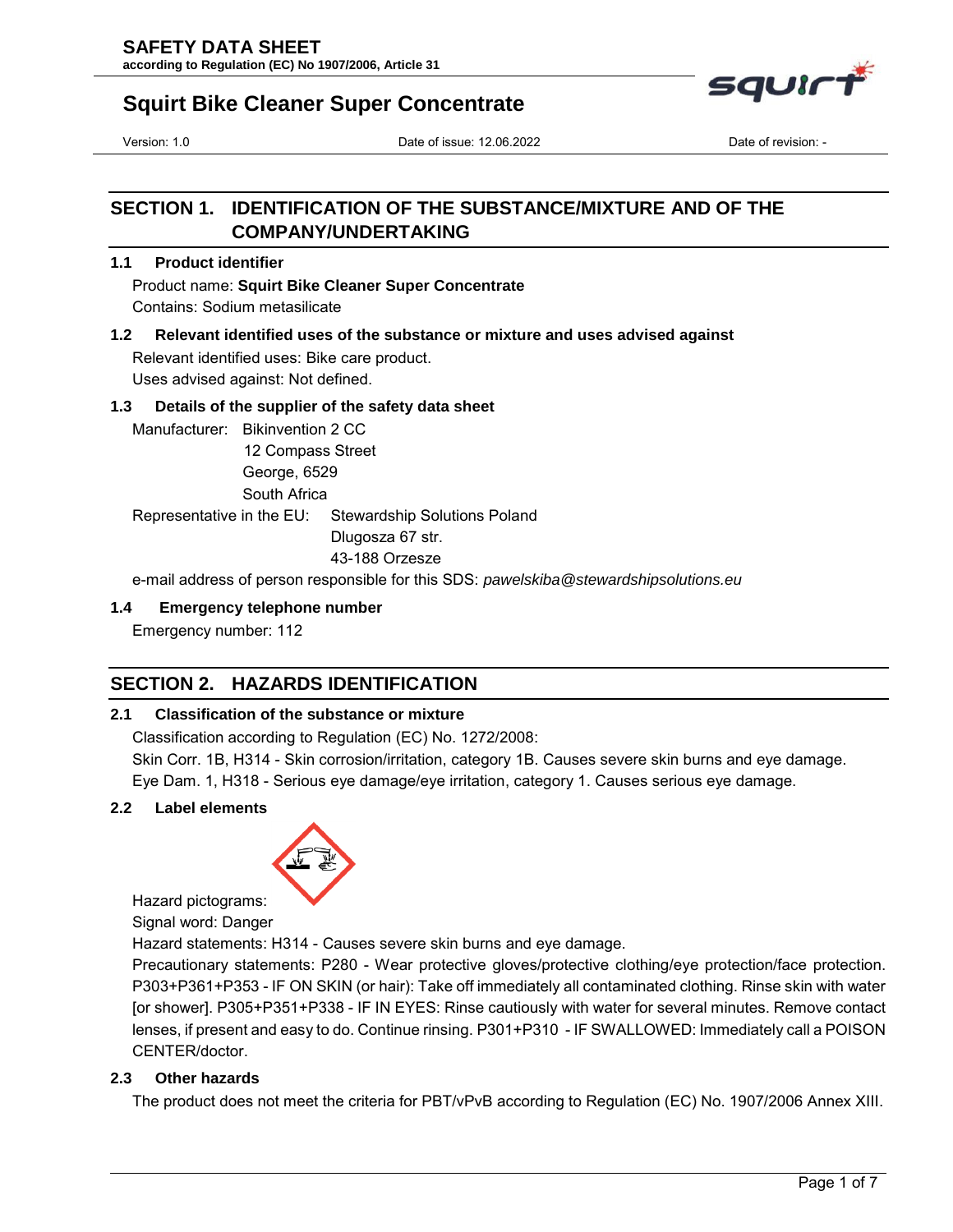# **SAFETY DATA SHEET**

**according to Regulation (EC) No 1907/2006, Article 31**



# **Squirt Bike Cleaner Super Concentrate**

Version: 1.0 Date of issue: 12.06.2022 Date of revision: -

# **SECTION 3. COMPOSITION/INFORMATION ON INGREDIENTS**

### **3.2 Mixtures**

| Substance name                                                                                                    | CAS No/<br>EC No        | Cont.[%]  | Classification according to (EC)<br>No 1272/2008 (CLP)                      |
|-------------------------------------------------------------------------------------------------------------------|-------------------------|-----------|-----------------------------------------------------------------------------|
| Disodium dioxido(oxo)silane<br>pentahydrate                                                                       | 10213-79-3<br>600-279-4 | $10 - 30$ | Skin Corr. 1B, H314<br><b>STOT SE 3, H335</b>                               |
| Alcohols, C11-13-branched,<br>ethoxylated                                                                         | 68439-54-3<br>614-485-7 | $1 - 10$  | Acute Tox. 4, H302<br>Eye Dam. 1, H318                                      |
| Alcohols, C12-14, ethoxylated,<br>sulfates, sodium salts (<2,5 EO)                                                | 68891-38-3<br>500-234-8 | $1 - 10$  | Skin Irrit. 2, H315<br>Eye Dam. 1, H318<br>Aquatic Chronic 3, H412          |
| 1-Propanaminium, 3-amino-N-<br>(carboxymethyl)-N,N-dimethyl-, N-<br>coco acyl derivs., hydroxides, inner<br>salts | 61789-40-0<br>263-058-8 | $1 - 10$  | <b>Skin Irrit. 2, H315</b><br>Eye Irrit. 1, H319<br>Aquatic Chronic 3, H412 |

The full text for all H-phrases are displayed in Section 16

# **SECTION 4. FIRST AID MEASURES**

# **4.1 Description of first aid measures**

**Inhalation:** Remove person to fresh air and keep comfortable for breathing. If experiencing respiratory symptoms: Call a poison center or a doctor.

**Skin contact:** Remove contaminated clothing and shoes. Flush contaminated skin with plenty of water. Get medical attention if symptoms occur.

**Eye contact:** Immediately flush eyes with plenty of water, occasionally lifting the upper and lower eyelids. Check for and remove any contact lenses. Continue to rinse for at least 10 minutes. Get medical attention if irritation occurs.

**Ingestion:** Wash out mouth with water. If material has been swallowed and the exposed person is conscious, give small quantities of water to drink. Do not induce vomiting. If vomiting occurs, the head should be kept low so that vomit does not enter the lungs. Get medical attention immediately.

# **4.2 Most important symptoms and effects, both acute and delayed**

After inhalation: May cause allergy or asthma symptoms or breathing difficulties if inhaled.

After skin contact: May cause severe skin burns.

After eye contact: May cause damage eyes.

After ingestion: Burns.

# **4.3 Indication of any immediate medical attention and special treatment needed**

Treat symptomatically.

# **SECTION 5. FIREFIGHTING MEASURES**

# **5.1 Extinguishing media**

Suitable extinguishing media: use extinguishing agent suitable for type of surrounding fire Unsuitable extinguishing media: none.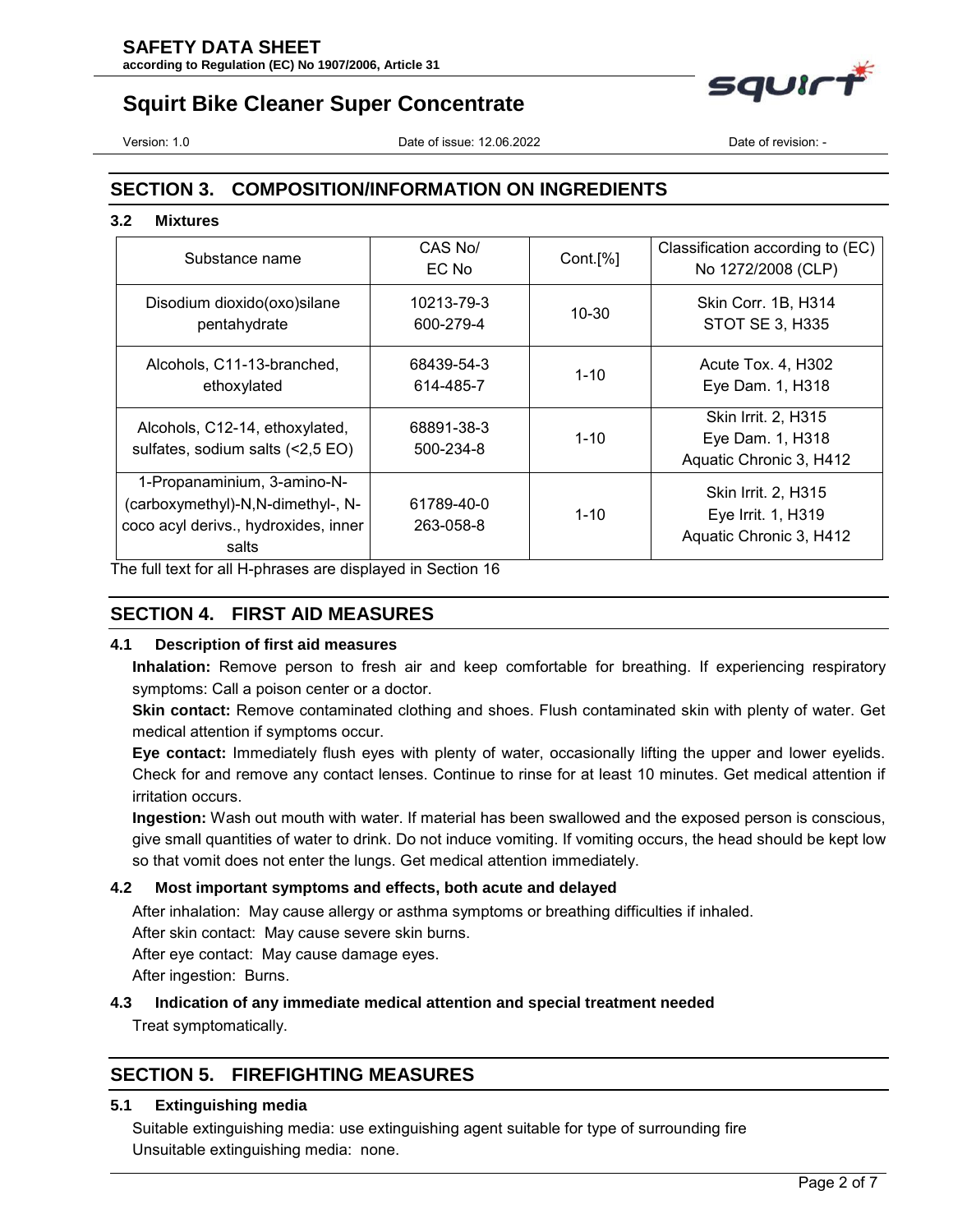

Version: 1.0 Date of issue: 12.06.2022 Date of revision: -

squir<sup>-</sup>

#### **5.2 Special hazards arising from the substance or mixture**

Hazardous toxic and irritating fumes or smoke may be emitted. Decomposition products may include the following materials: carbon dioxide, carbon monoxide.

### **5.3 Advice for firefighters**

Fire-fighters should wear appropriate protective equipment and self-contained breathing apparatus (SCBA) with a full face-piece operated in positive pressure mode. Clothing for fire-fighters (including helmets, protective boots and gloves) conforming to European standard EN 469 will provide a basic level of protection for chemical incidents.

# **SECTION 6. ACCIDENTAL RELEASE MEASURES**

# **6.1 Personal precautions, protective equipment and emergency procedures**

No action shall be taken involving any personal risk or without suitable training. Evacuate surrounding areas. Keep unnecessary and unprotected personnel from entering. Do not touch or walk through spilled material. Do not breathe vapor or mist. Provide adequate ventilation. Wear appropriate respirator when ventilation is inadequate. Put on appropriate personal protective equipment.

### **6.2 Environmental precautions**

Avoid dispersal of spilled material and runoff and contact with soil, waterways, drains and sewers. Inform the relevant authorities if the product has caused environmental pollution.

# **6.3 Methods and material for containment and cleaning up**

Stop leak if without risk. Move containers from spill area. Absorb with an inert dry material (sand, universal absorbent) and place in an appropriate waste disposal container. Wash off residue with water. Dispose of via a licensed waste disposal contractor.

# **6.4 Reference to other sections**

See Section 8 for information on appropriate personal protective equipment. See Section 13 for additional waste treatment information.

# **SECTION 7. HANDLING AND STORAGE**

### **7.1 Precautions for safe handling**

Put on appropriate personal protective equipment (see Section 8). Do not get in eyes or on skin or clothing. Do not ingest. Eating, drinking and smoking should be prohibited in areas where this material is handled, stored and processed. Workers should wash hands and face before eating, drinking and smoking. See also Section 8 for additional information on hygiene measures.

### **7.2 Conditions for safe storage, including any incompatibilities**

Store in original container. Keep in properly labelled containers. Keep container tightly closed. Keep away from extreme heat and cold.

### **7.3 Specific end use(s)**

Follow the instructions for use on the product packaging.

# **SECTION 8. EXPOSURE CONTROLS/PERSONAL PROTECTION**

### **8.1 Control parameters**

EH40/2005 Workplace exposure limits: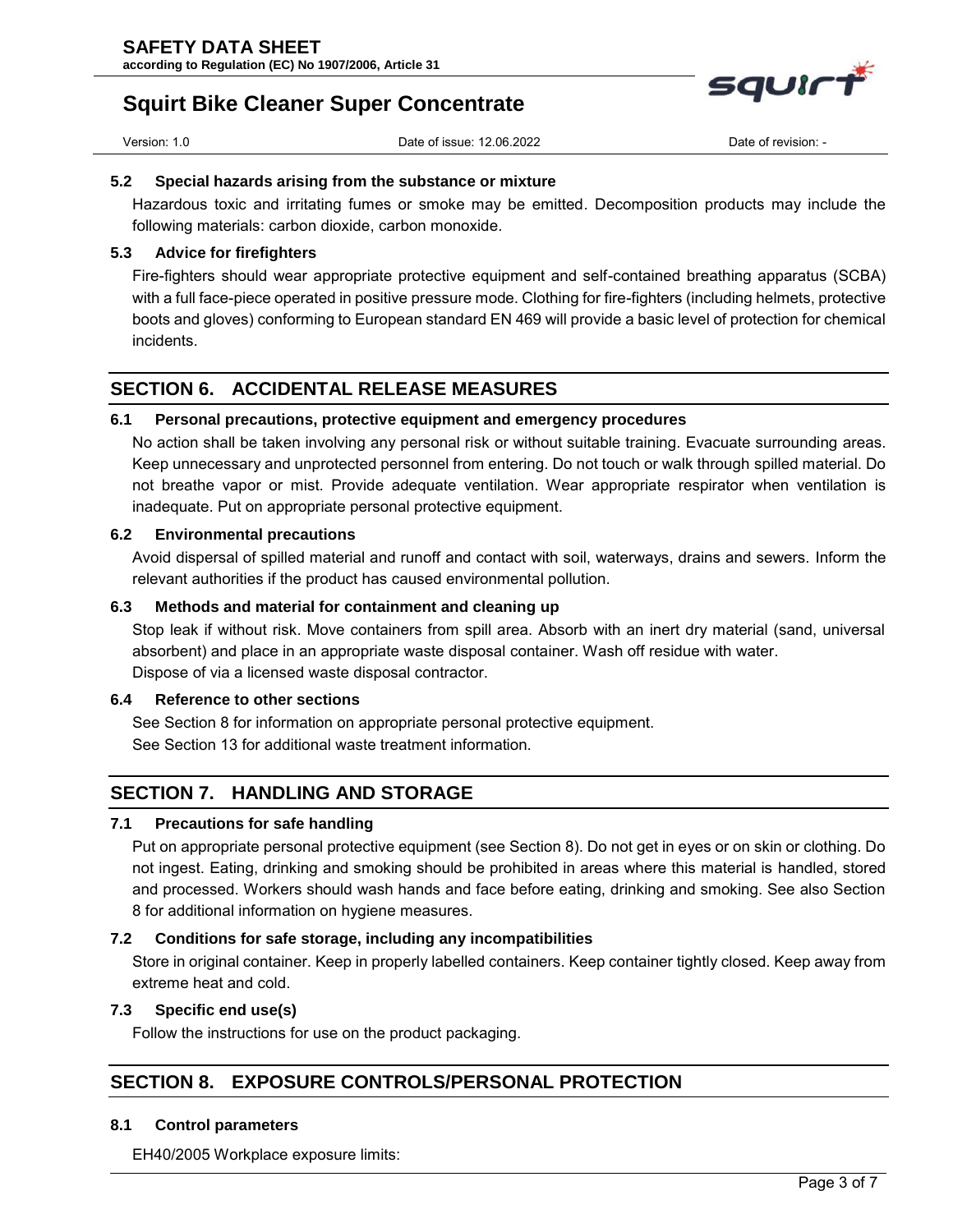

# **Squirt Bike Cleaner Super Concentrate**

Version: 1.0 Date of issue: 12.06.2022 Date of revision: -

None.

Recommended monitoring procedures: If this product contains ingredients with exposure limits, personal, workplace atmosphere or biological monitoring may be required to determine the effectiveness of the ventilation or other control measures and/or the necessity to use respiratory protective equipment. Reference should be made to European Standard EN 689 for methods for the assessment of exposure by inhalation to chemical agents and national guidance documents for methods for the determination of hazardous substances.

# **8.2 Exposure controls**

If user operations generate vapor or mist, use process enclosures, local exhaust ventilation or other engineering controls to keep worker exposure to airborne contaminants below any recommended or statutory limits. Individual protection measures:

Respiratory protection: under normal conditions respiratory protection is not required. Use a properly fitted, airpurifying or air-fed respirator complying with an approved standard if a risk assessment indicates this is necessary. Recommended filter type P2 (EN 14387).

Eye protection: Tightly sealed goggles (EN 166).

Hand protection: Use chemical-resistant gloves (butyl rubber, neoprene) in accordance with EN 374.

Body protection: Recommended working clothes.

# Hygiene measures:

Wash hands, forearms and face thoroughly after handling chemical products, before eating, smoking and using the lavatory and at the end of the working period.

Environmental exposure controls:

Do not discharge the product into soil, surface water or drains.

# **SECTION 9. PHYSICAL AND CHEMICAL PROPERTIES**

# **9.1 Information on basic physical and chemical properties**

| Physical state:                                           | liquid                      |
|-----------------------------------------------------------|-----------------------------|
| Colour:                                                   | green, translucent          |
| Odour:                                                    | lemon                       |
| Melting point/freezing point:                             | no data available           |
| Boiling point or initial boiling point and boiling range: | no data available           |
| Flammability:                                             | non-flammable               |
| Lower and upper explosion limit:                          | no data available           |
| Flash point:                                              | no data available           |
| Auto-ignition temperature:                                | no data available           |
| Decomposition temperature:                                | no data available           |
| pH:                                                       | 12-13                       |
| Dynamic viscosity:                                        | $4000 - 4500$ mPa $\cdot$ s |
| Solubility:                                               | fully soluble in water      |
| Partition coefficient n-octanol/water:                    | no data available           |
| Vapour pressure:                                          | no data available           |
| Relative density:                                         | $1,02 - 1,15$               |
| Relative vapour density:                                  | no data available           |
| Particle characteristics:                                 | not applicable              |
|                                                           |                             |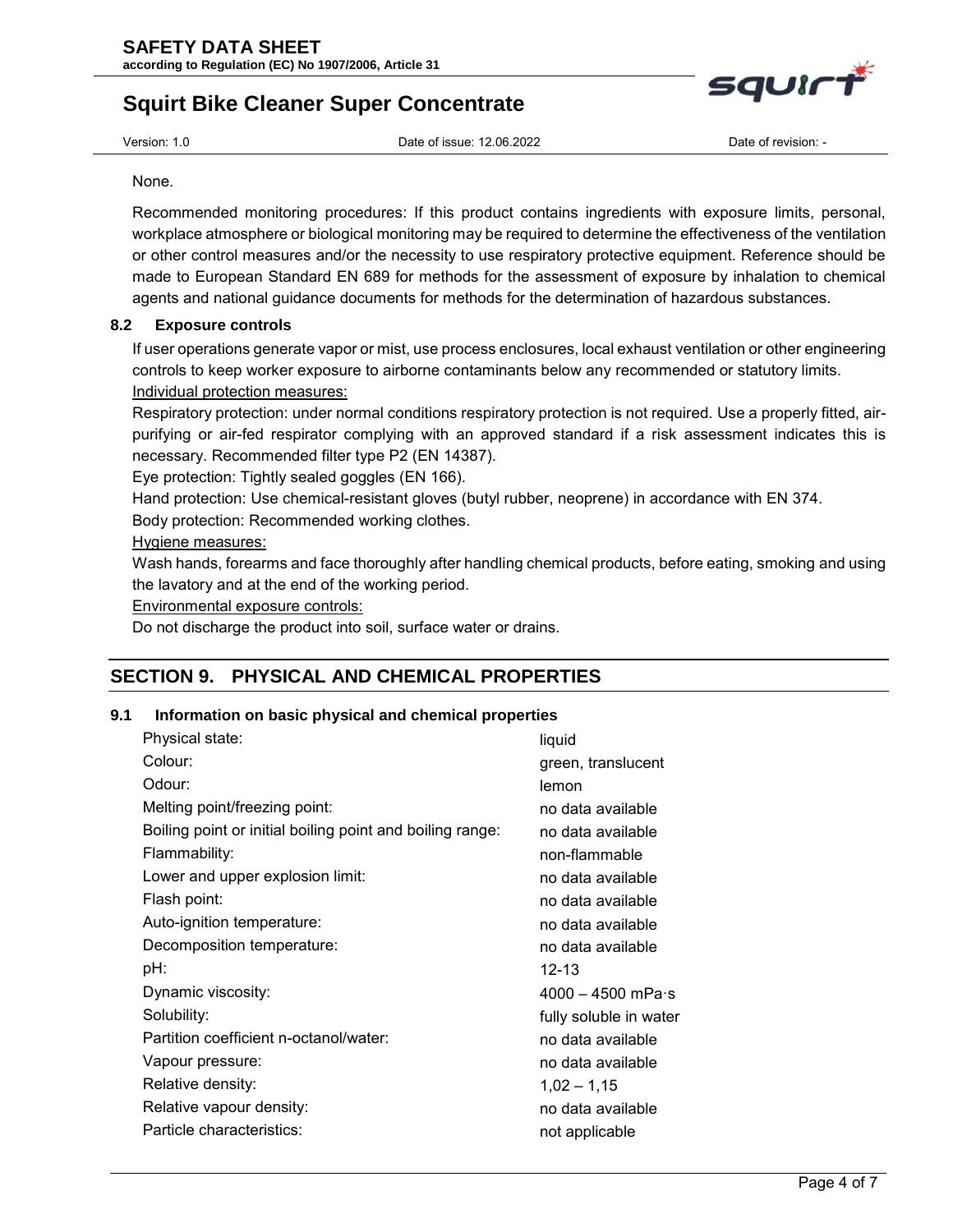# **SAFETY DATA SHEET**

**according to Regulation (EC) No 1907/2006, Article 31**



Version: 1.0 Date of issue: 12.06.2022 Date of revision: -

#### **9.2 Other information**

None.

# **SECTION 10. STABILITY AND REACTIVITY**

# **10.1 Reactivity**

Under normal conditions of storage and use the product is not reactive.

#### **10.2 Chemical stability**

Under normal conditions of storage and use the product is stable.

### **10.3 Possibility of hazardous reactions**

Under normal conditions of storage and use, hazardous reactions will not occur.

### **10.4 Conditions to avoid**

Not defined.

### **10.5 Incompatible materials**

Strong acids.

# **10.6 Hazardous decomposition products**

Under normal conditions of storage and use, hazardous decomposition products should not be produced.

# **SECTION 11. TOXICOLOGICAL INFORMATION**

### **11.1 Information on hazard classes as defined in Regulation (EC) No 1272/2008**

Acute toxicity: ATE (oral) >2000 mg/kg bodyweight.

Irritation/Corrosion: Causes severe skin burns.

Serious eye damage / eye irritation: Causes serious eye damage.

Sensitization: No known significant effects or critical hazards.

Mutagenicity: No known significant effects or critical hazards.

Carcinogenicity: No known significant effects or critical hazards.

Teratogenicity: No known significant effects or critical hazards.

Specific target organ toxicity — single exposure: No known significant effects or critical hazards.

Specific target organ toxicity — repeated exposure: No known significant effects or critical hazards.

Aspiration hazard: No known significant effects or critical hazards.

### **11.2 Information on other hazards**

No data available.

# **SECTION 12. ECOLOGICAL INFORMATION**

### **12.1 Toxicity**

No data available.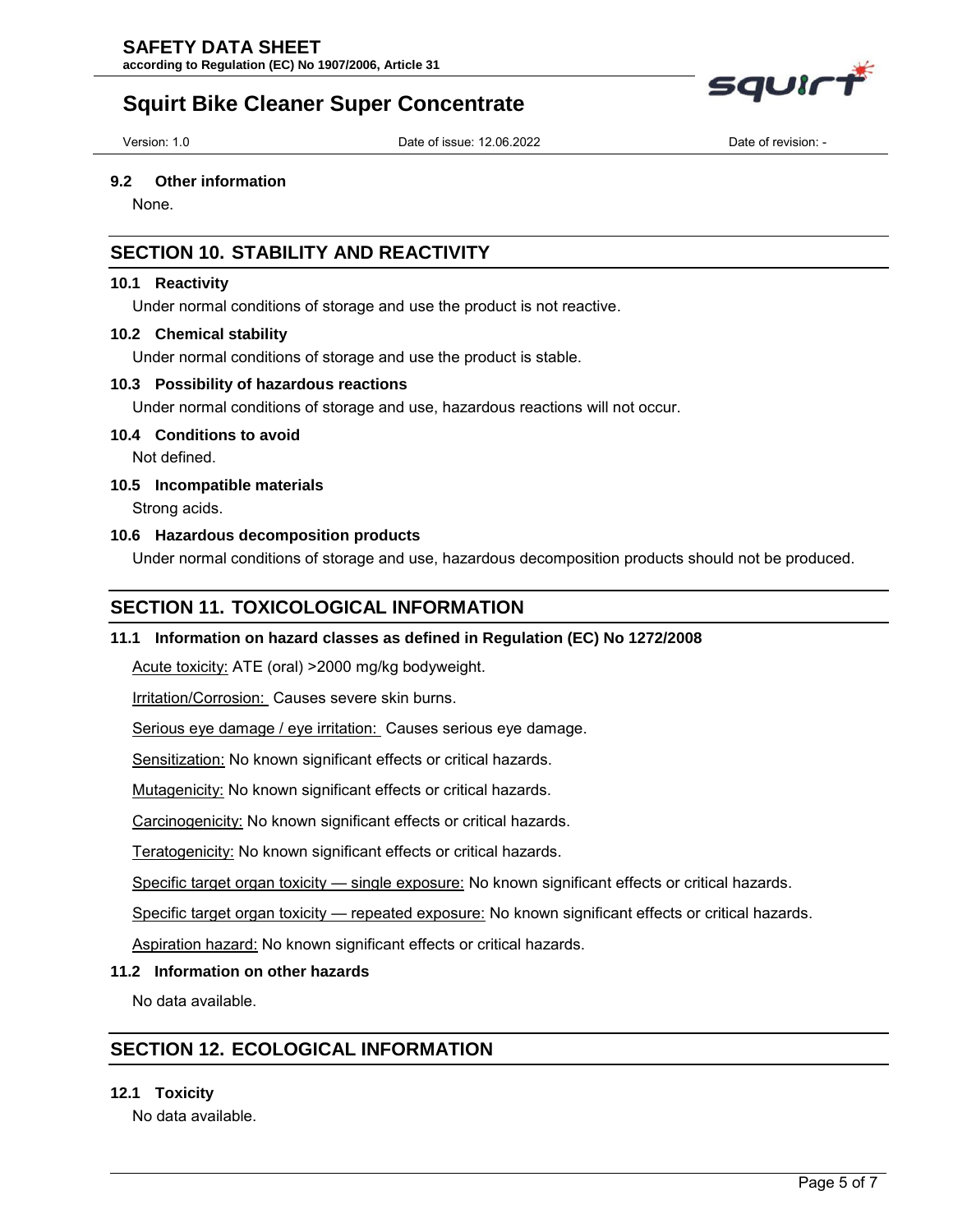

# **Squirt Bike Cleaner Super Concentrate**

Version: 1.0 Date of issue: 12.06.2022 Date of revision: -

#### **12.2 Persistence and degradability**

The components used in the formulation comply with the biodegradability criteria as laid down in Article 4.1 of Regulation (EC) No. 648/2004 on detergents (>60% in 28 days)

### **12.3 Bioaccumulative potential**

Bioaccumulation is not expected.

### **12.4 Mobility in soil**

Partition coefficient n-octanol/water (Log Kow) < 1.

### **12.5 Results of PBT and vPvB assessment**

Not applicable.

#### **12.6 Endocrine disrupting properties**

Not applicable.

# **12.7 Other adverse effects**

No known significant effects or critical hazards.

# **SECTION 13. DISPOSAL CONSIDERATIONS**

# **13.1 Waste treatment methods**

Product. The generation of waste should be avoided or minimized wherever possible. Significant quantities of waste product residues should not be disposed of via the foul sewer but processed in a suitable effluent treatment plant. Dispose of surplus and non-recyclable products via a licensed waste disposal contractor. Disposal of this product, solutions and any by-products should at all times comply with the requirements of environmental protection and waste disposal legislation and any regional local authority requirements.

Packaging. The generation of waste should be avoided or minimized wherever possible. Waste packaging should be recycled. Landfill should only be considered when recycling is not feasible. This material and its container must be disposed of in a safe way. Care should be taken when handling emptied containers that have not been cleaned or rinsed out. Empty containers or liners may retain some product residues. Avoid dispersal of spilled material and runoff and contact with soil, waterways, drains and sewers.

# **SECTION 14. TRANSPORT INFORMATION**

- **14.1 UN number or ID number:** 1760
- **14.2 UN proper shipping name:** CORROSIVE LIQUID, N.O.S (Diodium metasilicate)
- **14.3 Transport hazard class(es):** 8
- **14.4 Packing group:** III
- **14.5 Environmental hazards:** NO
- **14.6 Special precautions for user:** No supplementary information available.
- **14.7 Maritime transport in bulk according to IMO instruments:** Not applicable

# **SECTION 15. REGULATORY INFORMATION**

**15.1 Safety, health and environmental regulations/legislation specific for the substance or mixture** 

- EU Regulation (EC) No. 1907/2006 (REACH)
- EU Regulation (EC) No. 1272/2008 (CLP
- Commission Regulation (EU) No. 2020/878